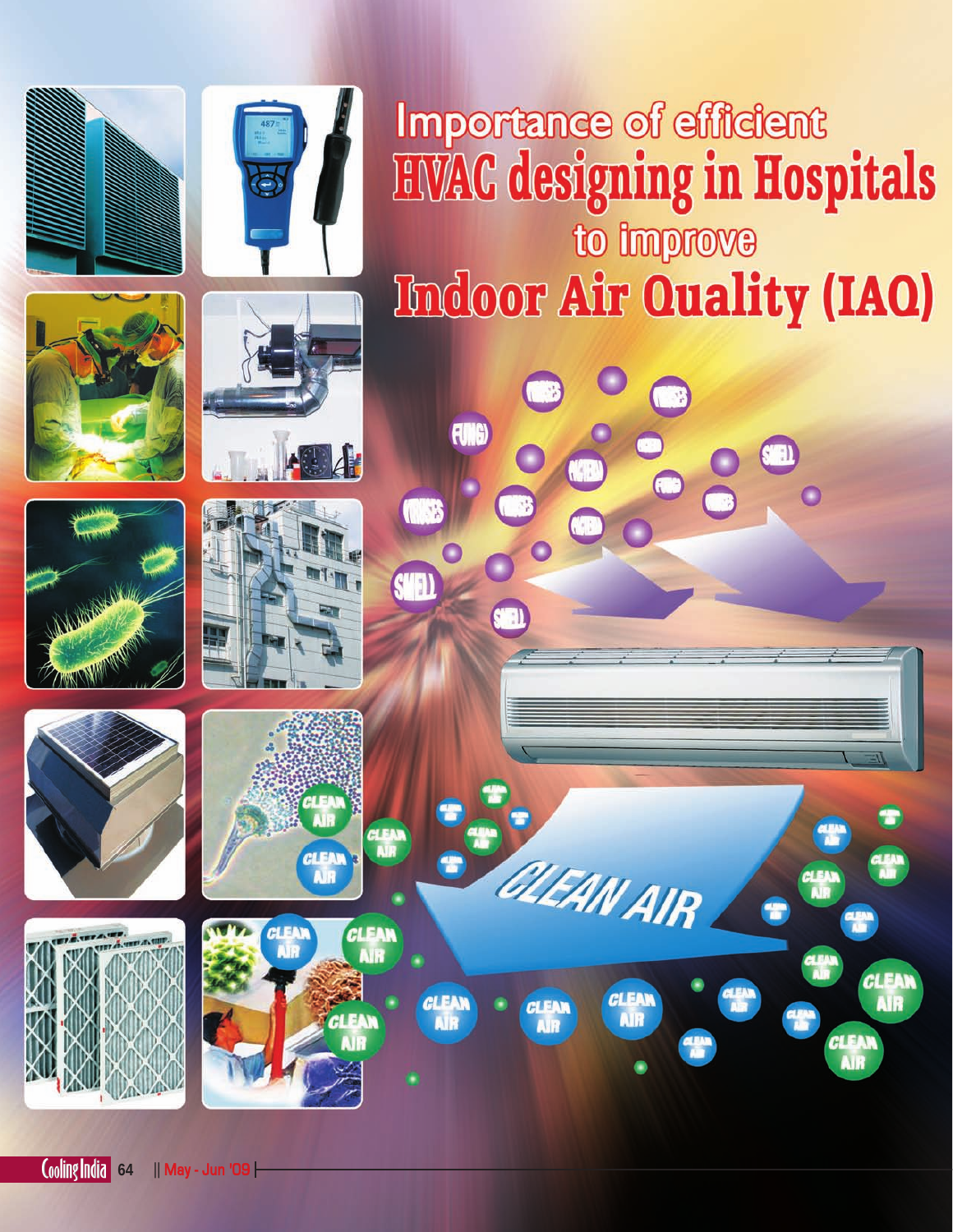# HVAC in Healt**/** Jear za za 1990.<br>Politika ya Tanzania<br>Waliofariki *HVAC in Healt care*

# **Patient Safety Goals**

In the United States, ventilation<br>
control in hospitals has been<br>
part of design since the US Hill<br>
Burton Act in 1947 began the<br>
specification process for hospital n the United States, ventilation control in hospitals has been part of design since the US Hill Burton Act in 1947 began the design and construction. Ventilation design in hospitals involves the utilization of a combination of design guidelines and specifications provided by the American Institute of Architects (AIA) Guidelines for Design and Construction of Health Care Facilities and American Society for Heating Refrigeration and Air-Conditioning Engineers (ASHRAE) plus the National Fire Protection and applicable local building codes. Patient safety is crucial and management of hazards in healthcare is constantly challenging in an everchanging medical technology market. Risk management, when it applies to ventilation, requires understanding of design intent and hazard control. While some risks specifically pertain to chemical control in laboratories, other risk aspects target infectious diseases generated by patients and occupants of the Health Care Facility.

## **Design**

Hospital design requires consideration of comfort levels of patients, healthcare workers and visitors. Because hospitals (in particular) are occupied 24 hours per day/7 days per week, 365 days per year, they require stringent codes for fire management because most patients cannot escape on their own. The presence of flammables and other reactive chemical types necessitates ventilation management for fire risk mitigation. Additionally, in hospitals we isolate patients with infectious diseases. Some of these patients have contact spread microbes while others, to a lesser degree, have airborne spread microbes. We attempt to design our hospitals to anticipate control of these types of infectious agents. However, best practice for these ventilation controls requires validation for functional performance and therefore all controls should be tested.

| Table 1. Microorganisms associated with airborne transmission*                              |                                                                                                                  |                                                                                                      |                                                                                                                       |  |  |  |
|---------------------------------------------------------------------------------------------|------------------------------------------------------------------------------------------------------------------|------------------------------------------------------------------------------------------------------|-----------------------------------------------------------------------------------------------------------------------|--|--|--|
|                                                                                             | Fungi                                                                                                            | <b>Bacteria</b>                                                                                      | <b>Viruses</b>                                                                                                        |  |  |  |
| Numerous reports in<br>health care facilities                                               | Aspergillus spp.<br><b>Mucorales</b><br>(Rhizopus spp)                                                           | Mycobacterium<br>tuberculosis                                                                        | Measles (rubeola)<br>virus Varicella-zoster<br>virus                                                                  |  |  |  |
| Atypical, Occasional<br>reports                                                             | Acremonium spp.<br>Fusarium spp.<br>Pseudoallescheria<br>boydii<br>Scedosporium<br>spp. Sporothrix<br>cyanescens | Acinetobacter spp.<br>Bacillus spp.Brucella<br>spp.Staphylococcus<br>aureus Group A<br>Streptococcus | Smallpox virus<br>(variola) Influenza<br>viruses Respiratory<br>syncytial virus<br>Adenoviruses<br>Norwalk-like virus |  |  |  |
| Airborne in<br>nature: Airborne<br>transmission in<br>health care settings<br>not described | Coccidioides<br>immittis<br>Cryptococcus<br>spp.Histoplasma<br>capsulatum                                        | Coxiella burnetii (Q<br>fever)                                                                       | Hantaviruses Lassa<br>virus Marburg<br>virus Ebola virus<br>Crimean-Congo<br>virus                                    |  |  |  |
| Under investigation                                                                         | Pneumocystis carinii                                                                                             | $\overline{\phantom{m}}$                                                                             |                                                                                                                       |  |  |  |

*\*This list excludes microorganisms transmitted from aerosols derived from water.*

| Table 2. Ventilation Parameters for Special-ventilation Rooms |                                                                            |                                                                            |  |  |  |
|---------------------------------------------------------------|----------------------------------------------------------------------------|----------------------------------------------------------------------------|--|--|--|
| <b>Ventilation Parameters</b>                                 | Airborne Infection                                                         | <b>Protective Environment</b>                                              |  |  |  |
| Air changes per hour                                          | More than 12                                                               | More than 12                                                               |  |  |  |
| Filtration:                                                   |                                                                            |                                                                            |  |  |  |
| Supply                                                        | 90 % dust spot                                                             | 99.97 % at 0.3 um                                                          |  |  |  |
| Return                                                        | 99.97 % at 0.3 µm                                                          | Back through filter or 100 %<br>exhaust                                    |  |  |  |
| Toilet                                                        | 100 % exhaust                                                              | 100 % exhaust                                                              |  |  |  |
| Supply versus exhaust<br>offset                               | More than $3.6 \text{ m}^3$                                                | More than $3.6 \text{ m}^3$                                                |  |  |  |
| Air-flow direction                                            | Into room                                                                  | Out of room                                                                |  |  |  |
| Pressure differential                                         | Over 2.5 Pascal's                                                          | Over 2.5 Pascal's                                                          |  |  |  |
| Minimum room<br>leakage                                       | 18 cm cm <sup>2</sup> to 38 cm <sup>2</sup> /9.2 m <sup>2</sup><br>surface | 18 cm cm <sup>2</sup> to 38 cm <sup>2</sup> /9.2 m <sup>2</sup><br>surface |  |  |  |

Ventilation also is depended upon for control of potential discomfort from too much or too little heat. Humidity control, also, is important for control of comfort as well as prevention of mold growth in the health care environment. Control of airflow direction with pressure differential is designed to move particles in a direction that should mitigate a patient hazard such as tuberculosis. We design hospitals with a variety of environments and dictate through specification the air exchange rates, filtration and pressure for special ventilation managed spaces. While the degree of hazard varies for airborne infectious agents such as tuberculosis, this world wide persistent disease (TB) is part of work place safety requirements

promulgated by the Occupational Safety and Health Administration (OSHA). This means we always have an obligation for TB risk mitigation and a TB mitigation process based on exposure potential in the various endemic regions of the U.S. and the world. Some countries have more exposure potential than others.

In the compromised patient protective environment (PE), facility managers also are aware of the control requirements of the patient care setting for operating rooms and bone marrow transplant rooms. These spaces have set minimums for the pressure >2.5 Pascal's, air exchanges from 12 to 20 per hour, and filtration at or better than 90% efficient (>Minimum Efficiency Rating Value 14). The validation of

May - Jun '09 || **65**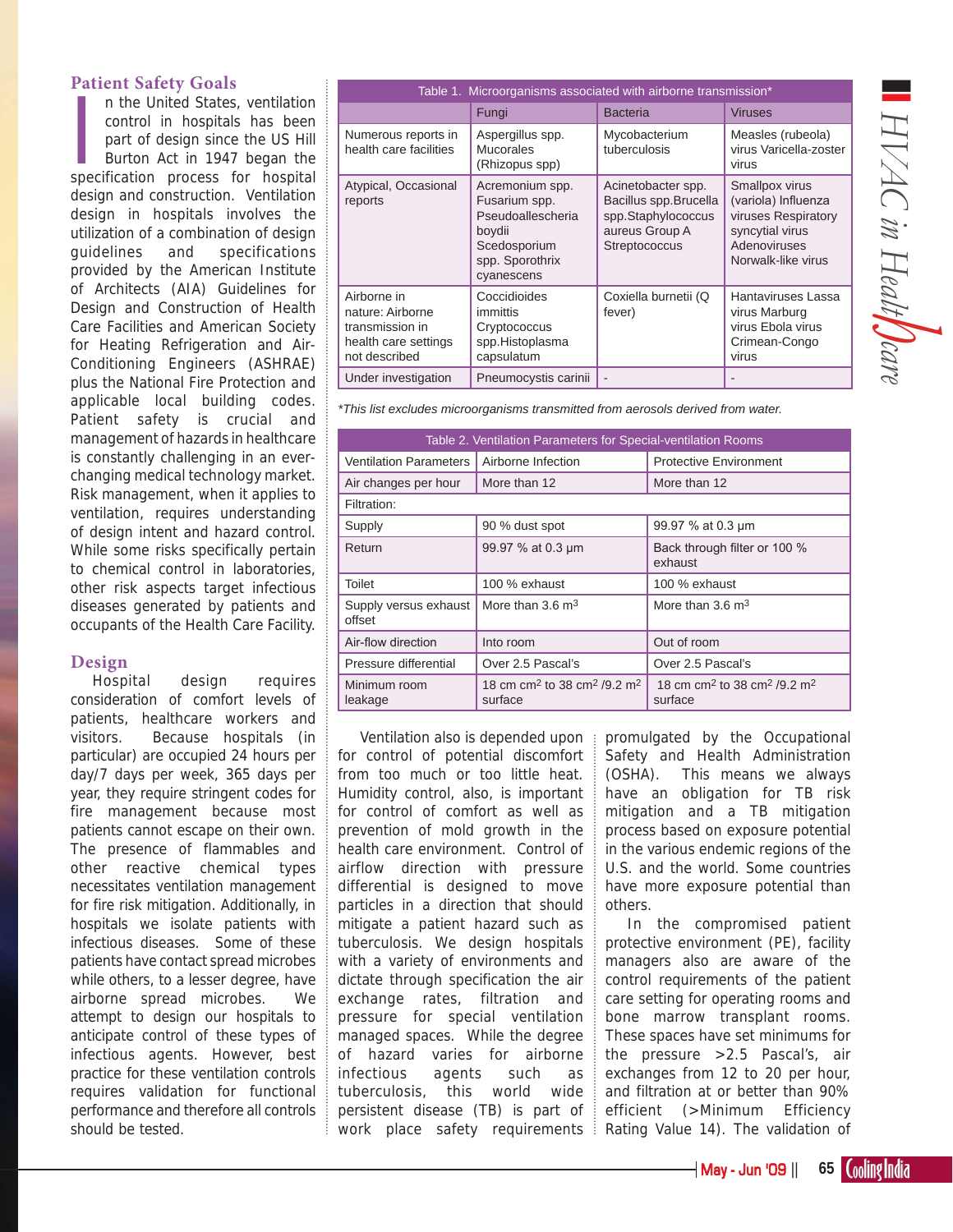these parameters should be part of specified ventilation control assurances. Validation of airflow direction using a smoke pencil has been part of regulation that demonstrates objectively which way the air is flowing. This test does not demonstrate the intensity of the airflow velocity. A pressure gauge is used to demonstrate pressure intensity. Pressure management is infection control. If we can dictate the airflow direction and intensity, we should be able to keep infectious particles away from susceptible hosts-patients and employees.

#### **Existing Conditions**

The challenge of knowing what the ventilation system is actually delivering requires an investigation. The original design should provide specification for optimizing an area to provide comfort and control of the patient care environment. But, an aging building will bring about functional problems for the mechanical ventilation. Specified airflow will decrease (fan belt slippage), cooling coils will begin to plug, filters will become dysfunctional, and deferred maintenance will result in ventilation system malfunction. Existing conditions are the functional parameters observed after the initial air balance report. Once the initial baseline values have been established, health care facility



*While the majority of the US does not have a high endemic population of tuberculosis, never the less it is prevalent in many communities and must be part of HACCP for disease transmission, thus controlling the spread of TB. WHO lists India's TB rates for 2005-07 at 75 per 100,000 people vs. USA rates of 5 per 100,00 people*



managers by using a process of "continuous quality improvement" will be able to not only monitor, but also take corrective action, when the ventilation system has been compromised in any way. There can be significant differences between the system as designed and the system as it is actually functioning. Thus, early detection of system impairments allows the facility management to know when to schedule routine maintenance procedures as well as replace any malfunctioning equipment. This is especially important in assuring patients are protected from common airborne fungal infections while convalescing from severe disease processes confronted during transplantation procedures.

Likewise, knowing the ventilation condition of the special ventilation rooms for patients admitted for "ruleout" tuberculosis screening is important for Health Care Workers (HCW) because of the conditions working with potentially hazardous patients if they, in fact, have tuberculosis. While the majority of the United States does not have a high endemic population of tuberculosis, never the less it is prevalent in many communities and must be part of hazard analysis for critical control points (HACCP) for disease transmission, thus controlling the spread of TB. World Health Organization (WHO) lists India's TB rates for 2005-07 at 75 per 100,000 people [vs. USA rates of 5 per 100,00 people]

#### **Maintenance/Sustainability**

While hospitals are considered an environment of controlled hazards, the roles and responsibilities of infectious disease control managers are essential for solving problems and establishing infection prevention protocols within the HCF. Continuous validation of air handling systems is essential for quality assurance.

Risk, to a certain extent, is variable among health care facilities especially as endemic rates of various infectious diseases change seasonally and geographically. That is why the infection control risk assessment is crucial when evaluating the status of a specific risk, the state of our knowledge concerning the specific diseases, and possible mitigation options. For example, relatively few healthcare institutions will have bone marrow transplant capabilities (with their attendant disease control issues) while all healthcare institutions will have backed up sewers from time to time creating mold growth conditions. How we mitigate the hazard requires conducting a risk assessment for the occupants? Part of that is how we validate ventilation, a key factor for infection prevention regardless of facility. It is important to understand the relative risk in each HCF.

Ventilation validation requires defined specification and construction quidance to accomplish performance evaluated by functional testing. Saravia, S. University of Minnesota has shown that often

**66** || May - Jun '09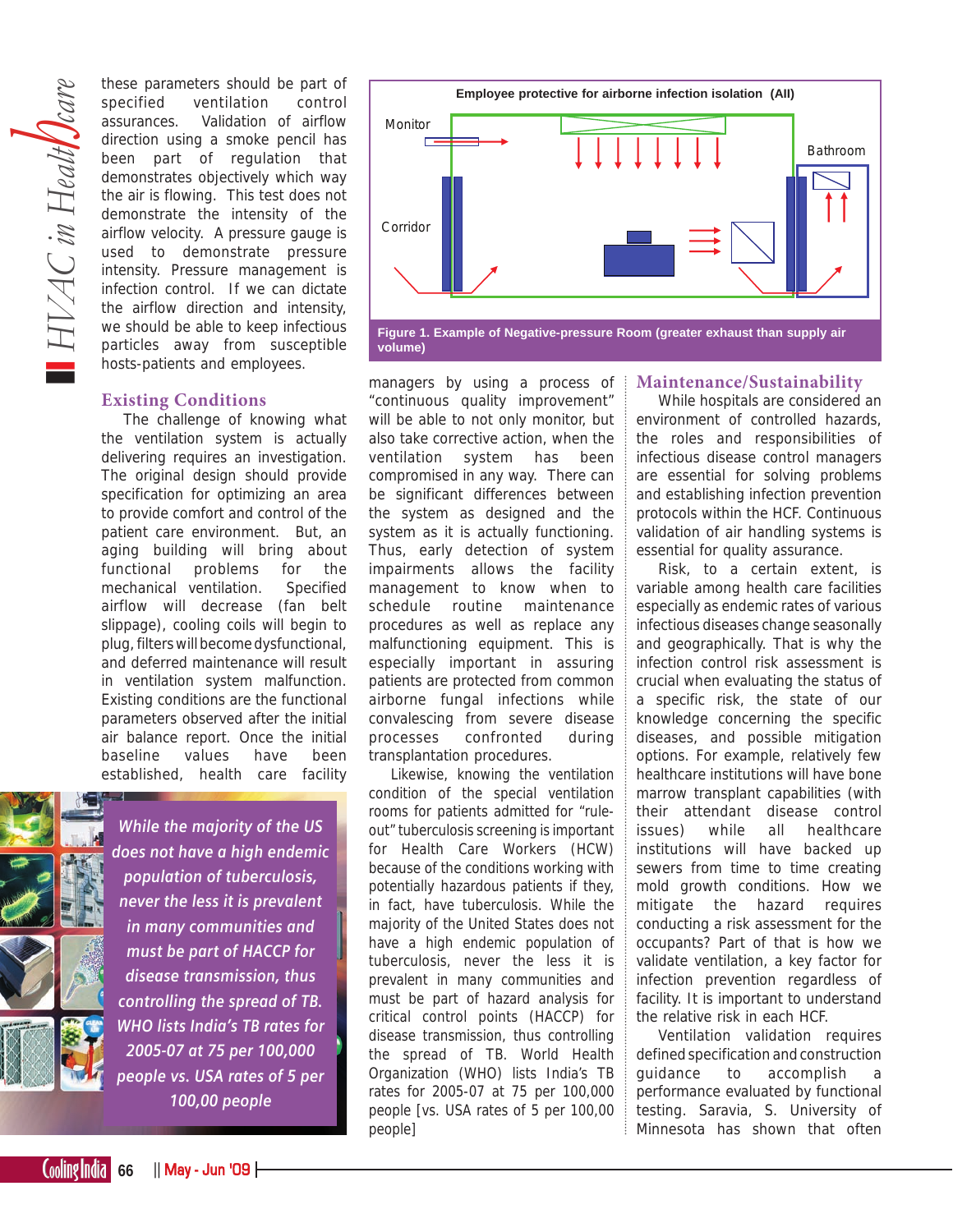

**volume)**

rooms needed for special Airborne Infection Isolation (AII) ventilation do not perform as specified. The negative pressure condition for Airborne Infection Isolation Rooms is mandated by tuberculosis prevention regulations.

The Protective Environment is used for Operating Room (OR) patient protection best practice without regulation other than the codified design guidelines. AIA and ASHRAE provide the information for design. Currently minor discrepancies between these two design guides are found that need reconciliation (for example, formulas for calculating room surface air leakage in sealed rooms). Some countries/states/ provinces/ regions have their own regulations that can feature



*Regardless of the testing, the important thing to remember is that not testing reveals nothing! Finding a deficiency during a cluster of infections related to airborne spread disease is too late. It is too late when the infected patient walks in and the facility is not ready.*

additional guideline discrepancies to those listed. For example, humidity control is an important climate related consideration for humid tropical versus cold climate healthcare facilities. All in all, intelligent design is needed for a consistent means of functional testing of validating ventilation parameters.

In the US a voluntary inspection of healthcare facilities is performed by The Joint Commission in part to determine appropriate clinical and environmental conditions for safe patient care. It is imperative in the Environment of Care section of the guidance 7.3 of the manual regarding the Infection Control Systems that there are assurances of safe ventilation practice.

Does that mean the air handling pressures should be checked for hazard control? Air exchanges evaluated for dilution ventilation? Particle removal from highly filtered areas ambient air? Yes, this is a safety goal. The first two issues for pressure and air exchanges are relatively easy to define. Because pressure is easy to ascertain with the room door closed using a pressure gauge. Room air exchanges can be difficult to determine if TV's, curtain rods or other ceiling fixtures do not allow for balance testing hood access to the extractor grill. Also in operating rooms with multiple diffusers that, too, can be cumbersome especially with high ceilings.

| <b>Table 3. Approximate Air Velocity</b><br>compared Pressure Differential |                          |  |  |  |
|----------------------------------------------------------------------------|--------------------------|--|--|--|
| Pascals                                                                    | <b>Meters Per Second</b> |  |  |  |
| 0.25                                                                       | 0.6                      |  |  |  |
| 2.5                                                                        | 2.0                      |  |  |  |
| 25                                                                         | 6.5                      |  |  |  |

Therefore should we assume that a air duct traverse reading in the supply ducts to operating rooms is sufficient information to assume air exchanges are appropriate and evenly distributed among the diffusers? We need to note that the particle removal becomes something more difficult to judge. The basis of interpretation is particle removal across the respective filter. Therefore the efficiency is measured in a lab by defined criteria of particle removal of various sized test particles. Atmospheric dust can be used for filter efficiency once installed, but there are no criteria for testing installed filters. But once the filters are installed, the fittings to the filter bank and the microclimate conditions in the fans can cause leaks around the housing of the filters.

The interpretation of particles should be based on orders of magnitude reduction. And using a optical particle counter, the reduction of the >0.5µm particles per cubic meter should be about 90 %. International Standards also require demonstration of particle removal based on log reduction for respective class-rooms. In patient care this is more difficult due to healthcare workers and other occupants. Testing before occupancy will allow baseline analysis to demonstrate such reductions showing rank order from clean to cleanest.

Regardless of the testing, the important thing to remember is that not testing reveals nothing! Finding a deficiency during a cluster of infections related to airborne spread disease is too late. It is too late when the infected patient walks in and the facility is not ready. The essence of infection prevention is to mitigate the risk through administrative, engineering and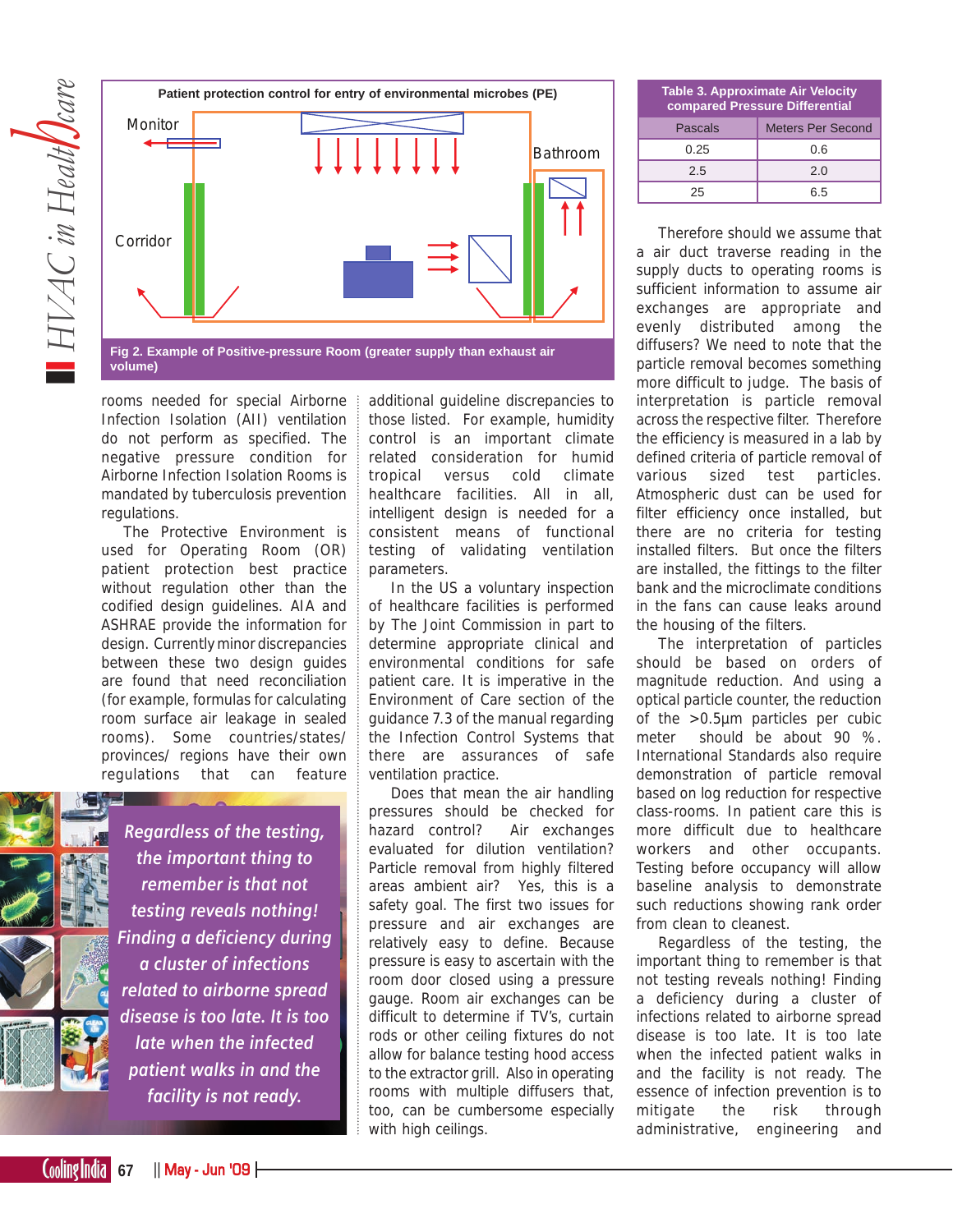personal protective controls. Understanding the specification for ventilation control and verification of the air exchanges, room pressure and validation of filtration will help rule out the patient room as a potential source of infection. This demonstration of control is the essence of preparedness. This is difficult especially if we consider the ever-present mold spore in most climates. While we protect occupants from airborne spread infectious disease patients we must consider how to protect patients from airborne spread common opportunistic infectious organisms such as fungal spores from Aspergillous fumigatus. Susceptible patients to this disease are becoming more common especially since the ubiquitous presence of the Aspergillous species is indicative of the need to validate and assure that the health care facility is protecting the specific at risk occupants. In U.S. Aspergillosis has increased significantly since 1970.

In Europe "significant proportions of patients undergoing lung or allogeneic bone marrow transplantation and patients with leukemia will develop invasive mycosis….which, mostly become the cause of death". In developing world regions advancing the medical



*In developing world regions advancing the medical technology for treating deadly malignant diseases and organ failure the opportunistic fungal infections will also increase. Therefore, understanding the mitigation process for controlling these infections will improve outcomes*



technology for treating deadly malignant diseases and organ failure the opportunistic fungal infections will also increase. Therefore, understanding the mitigation process for controlling these infections will improve outcomes.

Demonstrate pressure by taking pressure readings under the door. The use of a digital pressure gauges wall mounted or hand held will show pressure relationships. Pressure controls particle movement in and out of patient rooms. The airflow escaping or being sucked into the patient room should be checked for pressure differential and airflow direction. The pressure in inches water column or Pascal's represents air velocity. The pressure differential and air velocity table shows that when 2.5 Pascal's is compared with airflow the air velocity is about 2 m/s. This velocity pushes air out of the room and leakage areas to prevent airborne spores from entering the patient Protective Environment room. The table below approximates the velocity of air escaping but this is contingent on the shape of the opening.

Likewise if we wish to pull or suck air into the room, the airflow and pressure also is a consideration except it seems to be more difficult to manage a depressurized room. This is because air can be pulled into the room by cracks or leaks independent of the ventilation system. The cracks and leaks provide unwanted additional air volume that makes the desired pressure more difficult to attain. Without a leakage standard for health care we need to over exhaust an area in order to achieve the desired pressure. That means wasted air because the air from Airborne Infection Isolation rooms needs to be exhausted and not

 $\begin{array}{|c|c|c|c|c|}\n\hline\n\text{Coling} & \text{hdia} & \text{68} & \text{|| May - Jun 'O9} \end{array}$